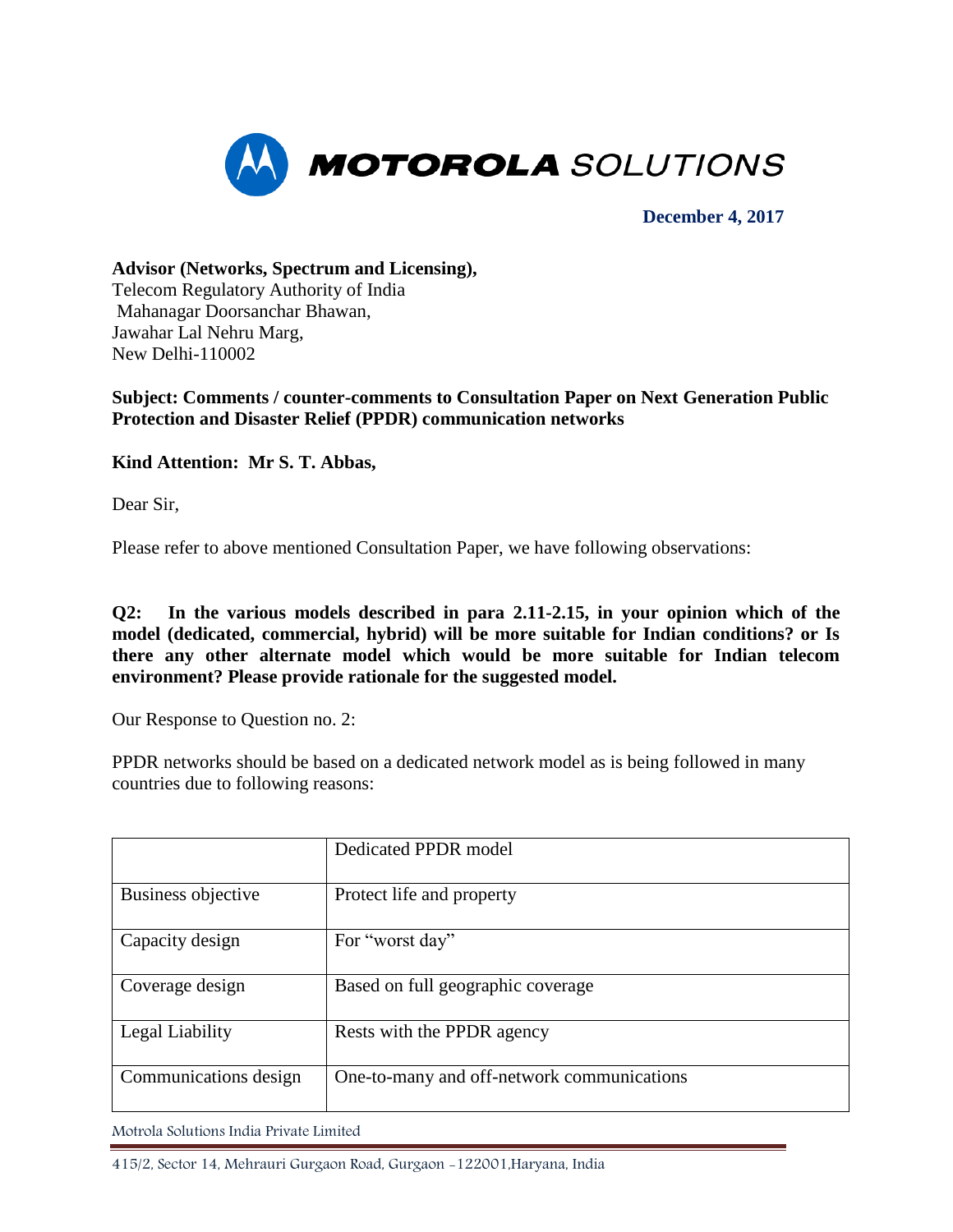| Broadband data need                 | Distributed Access (Traffic is locally generated, logged and<br>consumed with heavy upload) |
|-------------------------------------|---------------------------------------------------------------------------------------------|
| Network resiliency                  | <b>Mission Critical Hardening</b>                                                           |
| Service priority<br>differentiation | Dynamic Priority based on Incident Type and User Role                                       |
| <b>Security Considerations</b>      | Federated Agency-Based Identity Mgt. User- based Authentication                             |

# **Q 4. Will it be technically feasible and beneficial to permit PPDR trunking service roaming on public telecom networks? If yes, what challenges do you foresee in implementation of such an arrangement? Please justify your answer.**

# **Our Response:**

Radio communications plays a critical and profound role for information exchange within and between Public Protection & Disaster Relief (PPDR) agencies and interaction with other organizations. By their nature, PPDR operations gain significant benefit from the ability to access a wide variety of information, including informational databases, access to instant messaging, mapping and location services, remote control of robots, and other applications. All of these sources of information can be more efficiently conveyed using wireless IP systems. While it is expected that conventional voice dispatch and co-ordination traffic is also destined to be integrated (via PSTN, VoIP, or VoLTE) into future broadband PPDR radio communications systems, it is noted that there may be a longer-term transition, and that administrations may see a role for mission critical narrowband voice communications for some time yet.

In any emergency scenario, the ability of PPDR agencies to react quickly by deploying VOIP network in non RF coverage areas to coordinate appropriate resources will largely determine the final outcome and level of impact on local communities of the emergency.

We therefore recommend that **integration of PSTN, IP Network based Interfaces and VOIP/ VoLTE** under licenses for VHF/UHF Narrowband Digital Two-Way Radios & Digital Radio Trunking Systems should be fully allowed

# **Question no. 5: Can frequency bands be identified exclusively for public protection and disaster relief? What are the candidate bands for PPDR operations in India?**

# **Our Response**

**Frequency bands for PPDR Broadband** – This has been discussed extensively **in ITU-R. WP5D** in particular has worked on PPDR using IMT technologies. WP5D has recommended certain frequency bands for PPDR in 700/800 band. These bands and their frequency arrangements for PPDR radio communication systems for UHF bands (in accordance with Resolution 646) are given in ITU-R Recommendation. Enclosed please find a copy of the latest version of Recommendation ITU-R M.2015. For Region 3 ,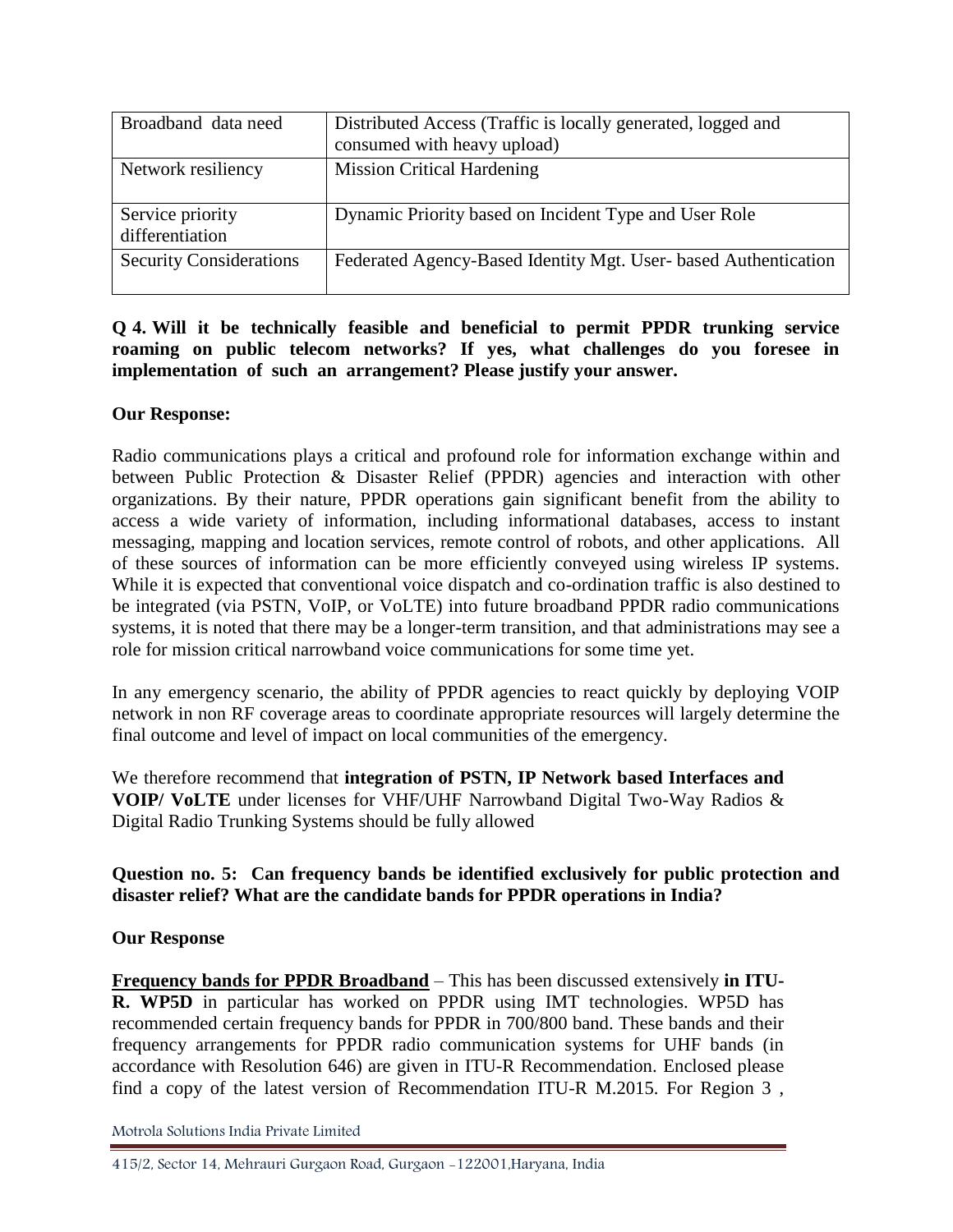PPDR broadband in 700 and 800 MHz only are being recommended by ITU based on APT harmonization measures. WPC should adopt the same within the NFAP framework.

**Frequency bands for PPDR Digital Radio Trunking** – There are two key technologies standardized and deployed worldwide for digital radio trunking communication systems i.e. TETRA and APCO P25. TETRA is based on TDMA and utilizes a 25 kHz channel. APCO P25 Ph2 is also based on TDMA but utilizes a 12.5 KHz channel bandwidth. Under the NFAP guidelines, there are frequency bands available in various bands between 350-430 MHz and 806-869 MHz for CMRTS. This can be based on TETRA or APCO P25. For example Chennai Metro uses TETRA in 400 MHz band. While TN Police has opted for APCO P25 Ph2 technology for deployment of radio system in Chennai in same 400 MHz band due to higher power requirements. A common channel plan need to be defined for allocation of channels under either of these technologies across all bands identified for CMRTS within NFAP so that there can be a smother allocation of spectrum to users in either technology. We request that the same be considered in future NFAP

**Frequency bands for PPDR Two-Way Radio Communication in Narrowband VHF** – In Narrowband Two-way Radio Communication VHF (136-174 MHz) band is also widely used by PPDR organizations in India, mainly in non Metropolitan city areas. In recent years, it is observed that most of the requirement in India from this sector is for **Digital mobile Radio** (DMR) technology. DMR is an open digital mobile radio standard defined in the European Telecommunications Standards Institute (ETSI) Standard TS 102 361 parts 1– 4 and used in commercial products around the world. The primary goal of the standard is to specify a digital system with low complexity, low cost and interoperability across brands, so radio communications purchasers are not locked into a proprietary solution. This technology is being accepted worldwide and also in India majority of PPDR organizations including Public Safety organizations have already inducted this DMR equipment. As on date most of Tender in Narrow band requirement from these organizations are being floated for DMR technology. This had been recently recognized in The World Radio communication Conference (Geneva, 2015) under

**RESOLUTION 646 (REV.WRC-15)** on Public protection and disaster relief (PPDR) stating that: Countries in Region 3 have adopted parts of the frequency ranges for narrowband PPDR applications:

- $> 138-174 \text{ MHz}$
- $> 351-370 \text{ MHz}$
- $> 380-400 \text{ MHz}$

This band is being used by majority of Public Safety, Fire and many Govt. Civil bodies involved in Early Warning for Disaster & Post Disaster Management operation.

#### **Recommendations:**

#### **We request you to kindly incorporate above also in your recommendations.**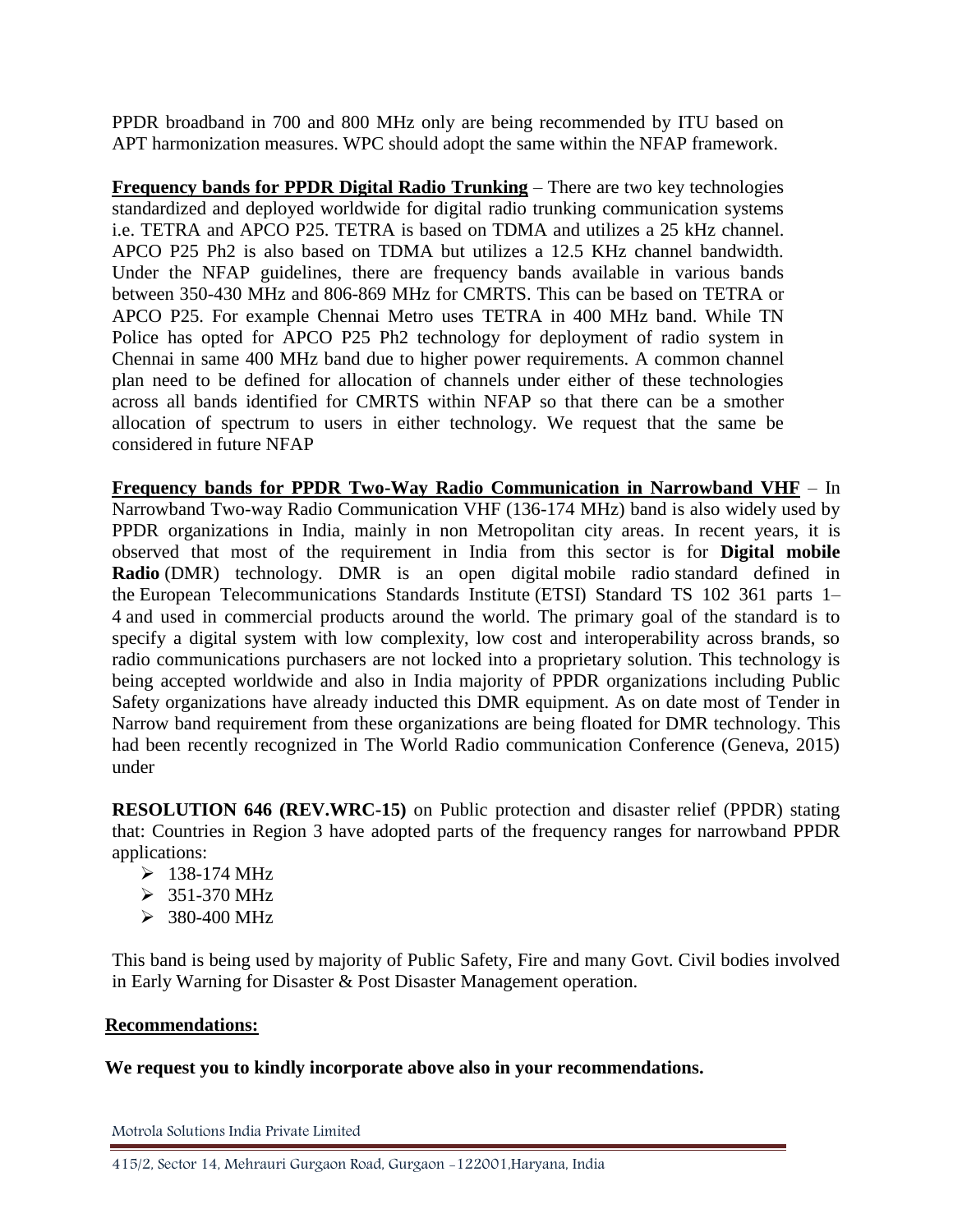# **Q9. Please give your comments on any related matter not covered in this consultation paper.**

Our observation & suggestion to Question no. 9:

## **Spectrum Allotment and use**

Captive Mobile Radio Trunking (CMRTS) networks are extensively used by State / City Police, Public Sectors, Utilities, Metros, Airports, Refineries, Steel Plants etc for their captive communications needs. CMRTS Licensing needs a lot of improvement in terms of ease of doing business.

**1. Application for CMRTS agreement and Signing of CMRTS agreement:** This is still a manual process and handled by CS section of DoT. The current application process for license/spectrum is quite lengthy, iterative and complex without any fixed timelines for completion of each task. There are spectrum/license cases pending for more than a year. We would like to recommend that the process should be reviewed and optimized with a fixed 'hard stop' timeline defined for completion of each task and the overall application process.

- a) It takes very long to sign a CMRTS agreement. DoT should look deeply into the current process and remove unnecessary steps and target to reduce the timelines from Application to signing of CMRTS agreement down to 2 months. This would be a big reprieve to users.
- b) CS section handles agreements which are revenue generating in nature. CMRTS networks are used for Captive use and hence no revenues are generated.

The present system for licensing of a wireless communications system for the state police therefore takes very long and involves the following sequential steps:

- 1. State Police Application to DoT for CMRTS License
- 2. DOT collects "No Dues" from 5 Groups of WPC
- 3. DOT collects Comments/ Frequency approval from 5 Groups of WPC
- 4. DOT seeks TEC Approval
- 5. DOT puts up for approval from Minister of Communication (MoC)
- 6. DoT issues a Letter of Intent and invites the police to pay fees and sign the CMRTS Agreement
- 7. Application to WPC
- 8. WPC Demand (LoI /AIP)
- 9. Payment to WPC
- 10. DL (Decision Letter)
- 11. IL (Import License)

# **Recommendations:**